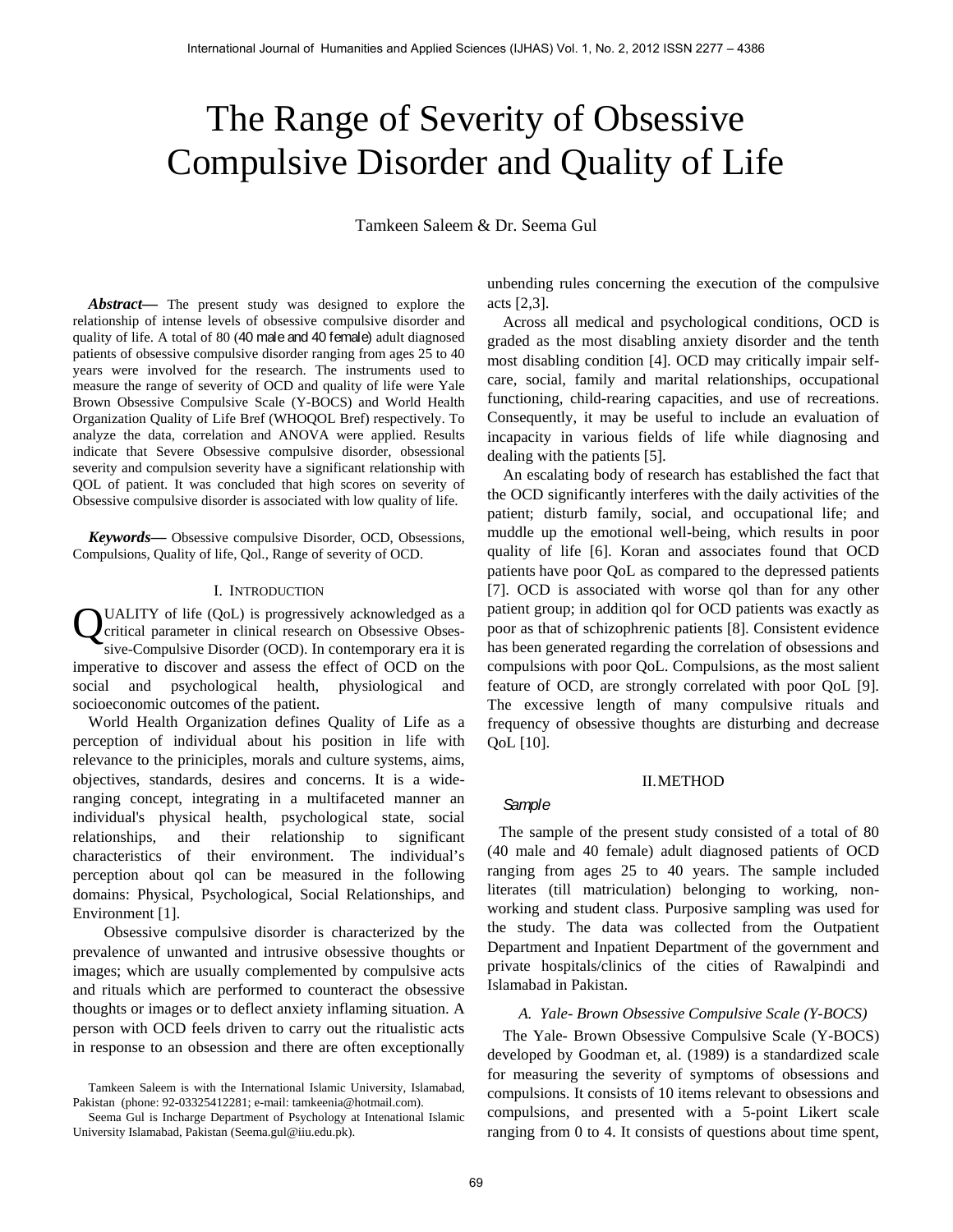interference, resistance and control regarding obsession and compulsions. For the present study, the purpose of using Yale Brown Obsessive Compulsive Scale was two-fold. It was used as a screening device to confirm the diagnosis of patients for Obsessive Compulsive Disorder and was also used to assess the severity of obsessions and compulsions.

## *B. The World Health Organization Quality Of Life (WHO QOL –Bref)*

 The WHOQOL-bref is a likert-type scale which produces a Quality of life profile, four domain scores, 24 specific facet scores, and one general facet score that measures overall quality of life. The scores of the four domains signify an individual's perception of quality of life in Physical, Psychological, Social Relationships, and Environment domains. Most of the facets are scaled in a positive direction but facets like pain and discomfort, negative feelings and dependence on medication are not scaled in a positive direction.

#### III. RESULTS

TABLE I RELIABILITY ANALYSIS OF YALE-BROWN OBSESSIVE COMPULSIVE SCALE (Y-BOC) AND WORLD HEALTH ORGANIZATION QUALITY OF LIFE BREF (WHO QOL BREF) (N=80)

| Scale   | No. of Items | Cronbach Alpha |  |
|---------|--------------|----------------|--|
| Y-BOC   |              | 0.96           |  |
| WHO OOL | 26           | 0.92           |  |

Table I shows that Cronbach Alpha for Y-BOCS and WHO QOL Bref is 0.968 and 0.928 respectively which shows high internal consistency.

#### TABLE II

PEARSON'S PRODUCT MOMENT CORRELATIONS FOR SEVERITY OF OBSESSIVE COMPULSIVE DISORDER, OBSESSIONAL SEVERITY, COMPULSION SEVERITY, AND QUALITY OF LIFE (N=80).

|                                               | Quality of life<br>r | Sig. |
|-----------------------------------------------|----------------------|------|
| <b>Obsessive Compulsive Disorder Severity</b> | $-0.637**$           | .000 |
| <b>Obsessional Severity</b>                   | $-0.621**$           | .000 |
| <b>Compulsion Severity</b>                    | $-0.611**$           | .000 |

The table II indicates that severity of Obsessive Compulsive Disorder has a negative correlation with Quality of life of patients. The findings of the study reveal that obsessional severity and compulsion severity also has a negative correlation with Quality of life of patients with OCD. The table indicates that the results are highly significant at the 0.01 level of significance.

The table III indicates that OCD has a negative correlation with all four domains of the life of patients with OCD. The results are highly significant for psychological health, social relationship and environment at the level of 0.01 and for physical health significant at the level of 0.05.

TABLE III

PEARSON PRODUCT MOMENT CORRELATION FOR OCD AND THE FOUR DOMAINS OF QOL.

|                      | Obsessive Compulsive Disorder |      |
|----------------------|-------------------------------|------|
| Domains              | r                             | Sig. |
| Physical Health      | $-.539*$                      | .061 |
| Psychological health | $-.602**$                     | .000 |
| Social Relationship  | $-.490**$                     | .000 |
| Environment          | $-485**$                      | .000 |

TABLE IV FREQUENCY AND PERCENTAGE OF RANGE OF SEVERITY OF OCD AMONG THE **PATIENTS** 

| <b>Range of Severity of OCD</b> |    | Percent |
|---------------------------------|----|---------|
| Mild                            | 3  | 3.8     |
| Moderate                        | 12 | 15.0    |
| Severe                          | 25 | 31.3    |
| Extreme                         | 40 | 50.0    |
| Total                           | 80 | 100.0   |

TABLE V

#### **Range of Severity of Obsessive Compulsive Disorder**

| International Journal of Humanities and Applied Sciences (IJHAS) Vol. 1, No. 2, 2012 ISSN 2277 – 4386                                                                                                                                                                                                                    |                                                                                                                                                                                                                                                                             |                                 |         |                        |            |                                                                                                                                                     |           |                             |          |                 |           |
|--------------------------------------------------------------------------------------------------------------------------------------------------------------------------------------------------------------------------------------------------------------------------------------------------------------------------|-----------------------------------------------------------------------------------------------------------------------------------------------------------------------------------------------------------------------------------------------------------------------------|---------------------------------|---------|------------------------|------------|-----------------------------------------------------------------------------------------------------------------------------------------------------|-----------|-----------------------------|----------|-----------------|-----------|
|                                                                                                                                                                                                                                                                                                                          |                                                                                                                                                                                                                                                                             |                                 |         |                        |            |                                                                                                                                                     |           |                             |          |                 |           |
| tance and control regarding obsession and<br>the present study, the purpose of using Yale<br>Compulsive Scale was two-fold. It was used                                                                                                                                                                                  | <b>TABLE III</b><br>PEARSON PRODUCT MOMENT CORRELATION FOR OCD AND THE FOUR<br>DOMAINS OF QOL.                                                                                                                                                                              |                                 |         |                        |            |                                                                                                                                                     |           |                             |          |                 |           |
| vice to confirm the diagnosis of patients for                                                                                                                                                                                                                                                                            | Obsessive Compulsive Disorder                                                                                                                                                                                                                                               |                                 |         |                        |            |                                                                                                                                                     |           |                             |          |                 |           |
| lsive Disorder and was also used to assess                                                                                                                                                                                                                                                                               | Domains                                                                                                                                                                                                                                                                     |                                 |         |                        | r          |                                                                                                                                                     |           |                             |          | Sig.            |           |
| essions and compulsions.                                                                                                                                                                                                                                                                                                 |                                                                                                                                                                                                                                                                             | Physical Health                 |         |                        | $-.539*$   |                                                                                                                                                     |           |                             |          | .061            |           |
| Iealth Organization Quality Of Life (WHO                                                                                                                                                                                                                                                                                 |                                                                                                                                                                                                                                                                             | Psychological health            |         |                        | $-.602**$  |                                                                                                                                                     |           |                             |          | .000            |           |
|                                                                                                                                                                                                                                                                                                                          |                                                                                                                                                                                                                                                                             | Social Relationship             |         |                        | $-.490**$  |                                                                                                                                                     |           |                             |          | .000            |           |
| -bref is a likert-type scale which produces a                                                                                                                                                                                                                                                                            | Environment                                                                                                                                                                                                                                                                 |                                 |         |                        | $-.485**$  |                                                                                                                                                     |           |                             |          | .000            |           |
| ofile, four domain scores, 24 specific facet<br>general facet score that measures overall<br>he scores of the four domains signify an<br>eption of quality of life in Physical,<br>ocial Relationships,<br>and Environment<br>the facets are scaled in a positive direction<br>ain and discomfort, negative feelings and | compared to the other three domains. This reveals that OCD<br>impairs psychological health, social relationships<br>environment much more than physical health. The High scores<br>on OCD reveal Low Qol.<br>FREQUENCY AND PERCENTAGE OF RANGE OF SEVERITY OF OCD AMONG THE |                                 |         |                        |            | The scores on physical health are relatively higher as<br><b>TABLE IV</b>                                                                           |           |                             |          |                 | and       |
| nedication are not scaled in a positive                                                                                                                                                                                                                                                                                  |                                                                                                                                                                                                                                                                             |                                 |         |                        |            | PATIENTS.                                                                                                                                           |           |                             |          |                 |           |
| III. RESULTS                                                                                                                                                                                                                                                                                                             |                                                                                                                                                                                                                                                                             | <b>Range of Severity of OCD</b> |         |                        |            |                                                                                                                                                     |           |                             |          | Percent         |           |
|                                                                                                                                                                                                                                                                                                                          | Mild                                                                                                                                                                                                                                                                        |                                 |         |                        |            |                                                                                                                                                     | 3         |                             |          | 3.8             |           |
| <b>TABLE I</b>                                                                                                                                                                                                                                                                                                           | Moderate                                                                                                                                                                                                                                                                    |                                 |         |                        |            |                                                                                                                                                     | 12        |                             |          | 15.0            |           |
| YSIS OF YALE-BROWN OBSESSIVE COMPULSIVE SCALE<br>LD HEALTH ORGANIZATION QUALITY OF LIFE BREF                                                                                                                                                                                                                             | Severe                                                                                                                                                                                                                                                                      |                                 |         |                        |            |                                                                                                                                                     | 25        |                             |          | 31.3            |           |
| (WHO QOL BREF) (N=80)                                                                                                                                                                                                                                                                                                    | Extreme                                                                                                                                                                                                                                                                     |                                 |         |                        |            |                                                                                                                                                     | 40        |                             |          | 50.0            |           |
| tems<br>Cronbach Alpha                                                                                                                                                                                                                                                                                                   | Total                                                                                                                                                                                                                                                                       |                                 |         |                        |            |                                                                                                                                                     | 80        |                             |          | 100.0           |           |
| 0.96                                                                                                                                                                                                                                                                                                                     |                                                                                                                                                                                                                                                                             |                                 |         |                        |            | Table IV reveals the frequencies and percentages of the                                                                                             |           |                             |          |                 |           |
| 0.92                                                                                                                                                                                                                                                                                                                     | range of severity of OCD among patients. The results reveal                                                                                                                                                                                                                 |                                 |         |                        |            |                                                                                                                                                     |           |                             |          |                 |           |
| hat Cronbach Alpha for Y-BOCS and WHO<br>8 and 0.928 respectively which shows high<br>:у.<br><b>TABLE II</b><br>MOMENT CORRELATIONS FOR SEVERITY OF OBSESSIVE<br>ER, OBSESSIONAL SEVERITY, COMPULSION SEVERITY,                                                                                                          | that most of the Patients had intense levels of OCD.                                                                                                                                                                                                                        |                                 |         |                        |            | <b>TABLE V</b><br>MEAN, STANDARD DEVIATION AND F-VALUE FOR RANGE OF SEVERITY OF<br><b>OCD</b><br>Range of Severity of Obsessive Compulsive Disorder |           |                             |          |                 |           |
| AND QUALITY OF LIFE $(N=80)$ .                                                                                                                                                                                                                                                                                           |                                                                                                                                                                                                                                                                             |                                 | Mild    |                        | Moderate   |                                                                                                                                                     | Severe    |                             | Extreme  |                 |           |
| Quality of life                                                                                                                                                                                                                                                                                                          |                                                                                                                                                                                                                                                                             |                                 | $(n=3)$ |                        | $(n=12)$   |                                                                                                                                                     | $(n=25)$  |                             | $(n=40)$ |                 |           |
| Sig.<br>r                                                                                                                                                                                                                                                                                                                | Scale                                                                                                                                                                                                                                                                       | M                               | SD      | M                      | SD         | M                                                                                                                                                   | <b>SD</b> | M                           | SD       | F               |           |
| Disorder Severity<br>.000<br>$-0.637**$                                                                                                                                                                                                                                                                                  | QoL                                                                                                                                                                                                                                                                         | 90.33                           |         | 3.78 82.00 11.50 73.36 |            |                                                                                                                                                     |           | 10.0 59.40 17.00 12.54 .000 |          |                 |           |
| $-0.621**$<br>.000<br>$-0.611**$<br>.000                                                                                                                                                                                                                                                                                 | Phy<br>Healt<br>h                                                                                                                                                                                                                                                           | 20.00                           |         | 2.00 19.75 4.30 19.48  |            |                                                                                                                                                     |           | 2.61 16.05                  | 4.30     | 5.82 .003       |           |
| icates that severity of Obsessive Compulsive<br>egative correlation with Quality of life of<br>lings of the study reveal that obsessional                                                                                                                                                                                | Psy<br>Healt<br>h                                                                                                                                                                                                                                                           | 21.00                           |         | .00 19.50              | 2.71 17.20 |                                                                                                                                                     |           | 2.85 14.25                  |          | 3.95 10.77 .000 |           |
| mpulsion severity also has a negative                                                                                                                                                                                                                                                                                    | SR                                                                                                                                                                                                                                                                          | 12.00                           | .00.    | 8.58                   | 2.87       | 7.76                                                                                                                                                | 2.16      | 6.15                        | 2.68     |                 | 7.52 .001 |
| Quality of life of patients with OCD. The<br>t the results are highly significant at the 0.01                                                                                                                                                                                                                            | Envir                                                                                                                                                                                                                                                                       | 29.33                           |         |                        |            |                                                                                                                                                     |           |                             | 7.91     |                 |           |
| ce.<br>dicates that OCD has a negative correlation                                                                                                                                                                                                                                                                       | 4.50 27.16 4.95 23.24<br>4.65 18.77<br>7.22 .000<br>Note: Quality of life (Qol), Physical Heath (Phy Health), Psychological Health<br>(Psy Health), Social Relationships (SR), Environment (Envir)                                                                          |                                 |         |                        |            |                                                                                                                                                     |           |                             |          |                 |           |
| ains of the life of patients with OCD. The<br>significant for psychological health, social                                                                                                                                                                                                                               | The Table V indicates the results of One Way Analysis of<br>Variance on Quality of Life Scale and Subscales of Physical                                                                                                                                                     |                                 |         |                        |            |                                                                                                                                                     |           |                             |          |                 |           |
| environment at the level of 0.01 and for                                                                                                                                                                                                                                                                                 | health, Psychological Health, Social Relationships and                                                                                                                                                                                                                      |                                 |         |                        |            |                                                                                                                                                     |           |                             |          |                 |           |
| inificant at the level of 0.05.                                                                                                                                                                                                                                                                                          | environment of patients having varying ranges of severity of<br>OCD. The results indicate that patients with various ranges of                                                                                                                                              |                                 |         |                        |            |                                                                                                                                                     |           |                             |          |                 |           |
|                                                                                                                                                                                                                                                                                                                          | 70                                                                                                                                                                                                                                                                          |                                 |         |                        |            |                                                                                                                                                     |           |                             |          |                 |           |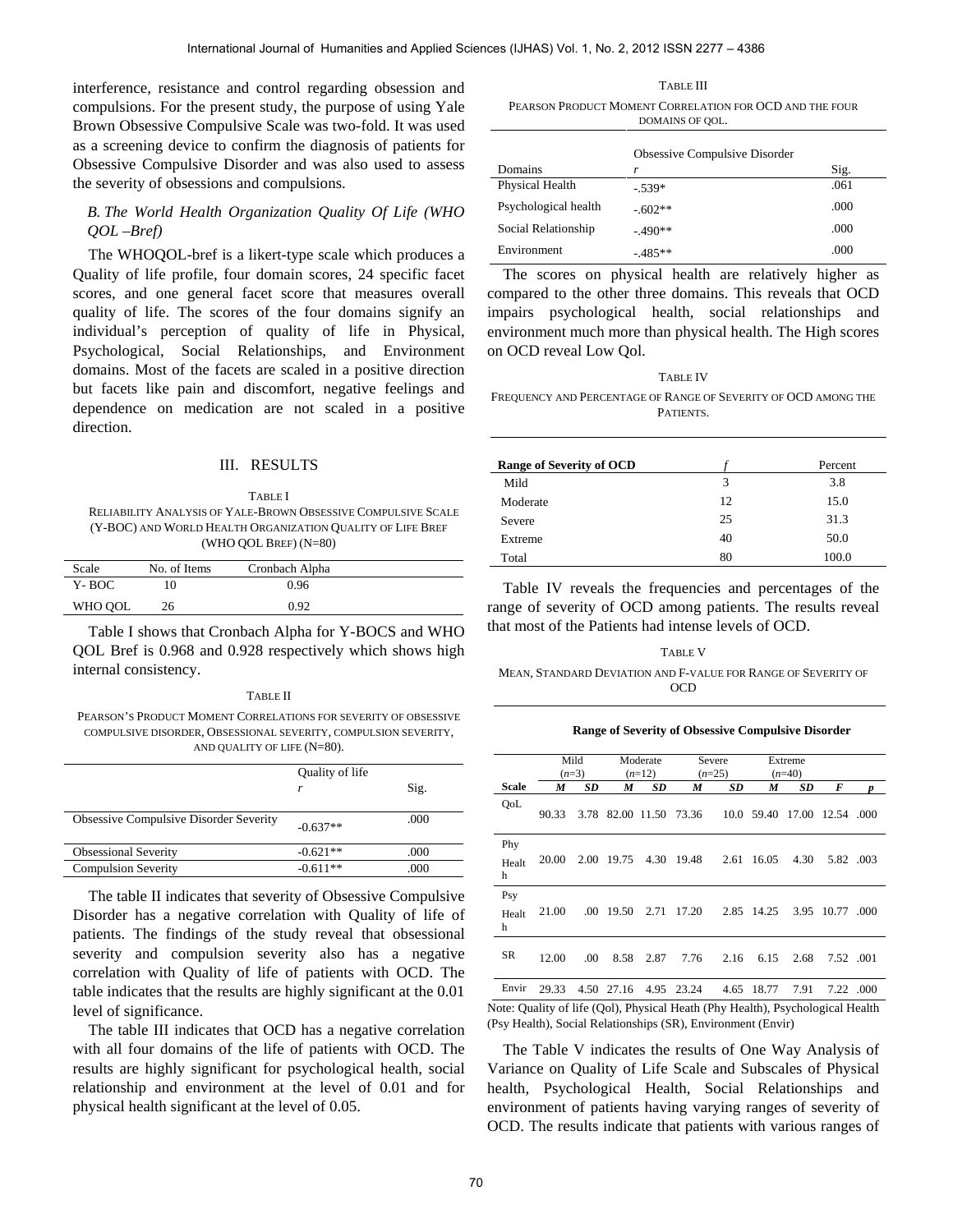severity of OCD differentiate significantly on Quality of life scale and subscales of Physical health, Psychological Health, Social Relationships and environment. The result indicates that higher the intensity of the symptoms of OCD lower will be the Qol. The mean scores indicate that patients with Mild Range of OCD have relatively higher mean scores among the groups on Qol and patients with Extreme Level of OCD have lowest mean scores on Qol. On subscale physical health the mean scores indicate that Extreme level OCD patients have reduced physical health as compared to other groups.

The Mean scores indicate that there is significant difference between psychological health of the patients with Mild, Moderate, Severe and Extreme OCD. The Extreme range of Severity of OCD patients reveals a significantly reduced psychological health as compared to the other groups. The results suggest that OCD patients belonging to different groups of levels have poor psychological health. But Extreme level OCD patients have significantly decreased score on psychological health as compared to the other three levels of mild, moderate and severe OCD.

There is a significant difference in the scores of social relationship of the OCD patients Mild, Moderate, Severe and Extreme OCD. The results suggest that OCD patients belonging to different groups of levels have decreased social relationships. But Extreme level OCD patients have highly significantly decreased score on the domain of social relationships as compared to the other three levels of mild, moderate and severe OCD. The results also indicate that OCD patients belonging to different groups of levels have poor environmental conditions. But Extreme level OCD patients have significantly decreased score on the domain of environment as compared to the other three levels of mild, moderate and severe OCD. International of Humanities and Applies Sciences (IJHAS) vol. 1, R 2, 2012 SSN 2277 – 4386 7201 and Applied Sciences (IJHAS) Vol. 1, No. 2, 2012 SSN 2277 – 4386 7277 – 4386 7277 – 4386 7277 – 4387 (The humanities and Appl

### IV. DISCUSSION

 The present study exhibits a considerable impairment in qol of the patients with OCD. Noticeable impairment was found in all the specific domains of Qol that were considered for the measurement, including Physical, Psychological, Social Relationships, and Environment. Past studies have indicated that the patients with OCD show a greater impairment in many aspects of qol [9,10].

The results showed that the severity of OCD has a negative correlation with Qol of patients. Moderate to severe obsessive- compulsive disorder is associated with low qol specifically impaired social functioning and impaired role performance [9, 11,12]. The results of the study also reveal that obsessional severity produces a significant impairment in the qol of patients with OCD. Many studies identified that obsessional severity has a significant impact on the qol of patient [11,12,13,14]. The results of the study confirmed that compulsion severity leads to lower qol of patients with OCD. Compulsions, as the most prominent characteristic of OCD are strongly correlated with qol in a number of studies [12,13,15].

 The results indicated that OCD has a highly significant negative correlation with physical health, psychological health, social relationships and environmental domains of the life. The scores on physical health are relatively higher as compared to the other three domains. This reveals that OCD impairs the psychological health, social relationships and environment much more than physical health. The results showed constancy with previous findings that OCD patients show relatively better scores on qol for physical health domain than psychological health [14,16]. The areas of physical health seem to be affected to a lesser extent as compared to other aspects of qol [8].

#### V.CONCLUSION

 The present study confirms that obsessive compulsive disorder impairs the quality of life of patients. The range of severity determines the stronger deterioration of qol in the life of patient. OCD hampers the activities and functioning of patients in various aspects of life which include physical health, psychological health, social relationships and environment. Quality of life is correlated with obsessional severity and compulsion severity. OCD patients require interventions that enhance the functioning in all areas of life and thus decrease the impairment.

#### REFERENCES

- [1] J. Orley, W. Kuyken, and N. Satorious, et al., "Development of WHOQOL: Rationale and Current Status", *Mental health,* vol. 23, pp. 24- 28, 1994
- [2] R. C. Carson, J. N. Butcher, S. Mineka, & Hooley, "*Abnormal psychology",* ED-13, India: Dorling Kindersley, 2008.
- [3] American Psychiatic Association, *"Diagnostic and statistical Manual*", ED- 4. text rev., Washinton, D.C: Author, 2000
- [4] C. J. L. Murray, & A. D. Lopez, "*Global burden of disease: A comprehensive assessment of mortality and morbidity from diseases, injuries and risk factors from 1990 and projected to 2020*", Harvard, MA: World Health Organization, vol. 1. 1996.
- [5] American Psychiatric Association, *"Practice guideline for the treatment of patients with obsessive- compulsivedisorder",* Arlington, VA: American Psychiatric Association, 2007
- [6] C. B. Sorensen, L. Kirkeby, and P. H. Thomsen, *"*Quality of life with OCD: A self-reported survey among members of the Danish OCD Association. Nordic *Jour of Psych*, vol 58, pp. 231–236, 2004
- [7] L. M. Koran, G. L. Hanna, E. Hollander, G. Nestadt, and H. B. Simpson, "Practice guideline for the treatment of patients with obsessivecompulsive disorder", *American Journal of Psychiatry*, vol 164, pp. 5-53. 2007
- [8] J. Bobes, M. P. González, M. T. Bascarán, C. Arango, P. A. Sáiz and Bousoño, M, "Quality of life and disability in patients with obsessivecompulsive disorder", *European Psychiatry,* vo[l 16, pp. 2](http://www.sciencedirect.com/science?_ob=PublicationURL&_tockey=%23TOC%236137%232001%23999839995%23253354%23FLA%23&_cdi=6137&_pubType=J&view=c&_auth=y&_acct=C000050221&_version=1&_urlVersion=0&_userid=10&md5=e033e6d2cbcc482b6a6a3a3d8bec47b3)39-245, 2001
- [9] S. Moritz, B. Meier, and M. Kloss, et al., "Dimensional structure of the Yale-Brown Obsessive-Compulsive Scale (Y-BOCS)*", Psychiatry Res*, vol 109(2), pp. 193-199, 2002.
- [10] C. W. Lack, E. A. Storch, M. L. Keeley, et al., "Quality of life in children and adolescents with obsessive-compulsive disorder: base rates, parent–child agreement, and clinical correlates", Soc Psychiat Epidemiol, vol 44, pp. 935–942, March 2009.
- [11] L. M. Koran, M., L. Thienemann, and R. Davenport, "Quality of life for patients with obsessive–compulsive disorder", *American Journal of Psychiatry,* Vol 153, pp. 783–8, 1996
- [12] M. M. Antony, D. Roth, R. P. Swinson, V. Huta, and G. M. Devins, "Illness intrusiveness in individuals with panic disorder, obsessivecompulsive disorder, or social phobia", *Journal of Nervous and Mental Disease,* Vol 186, pp. 311–5, 1998